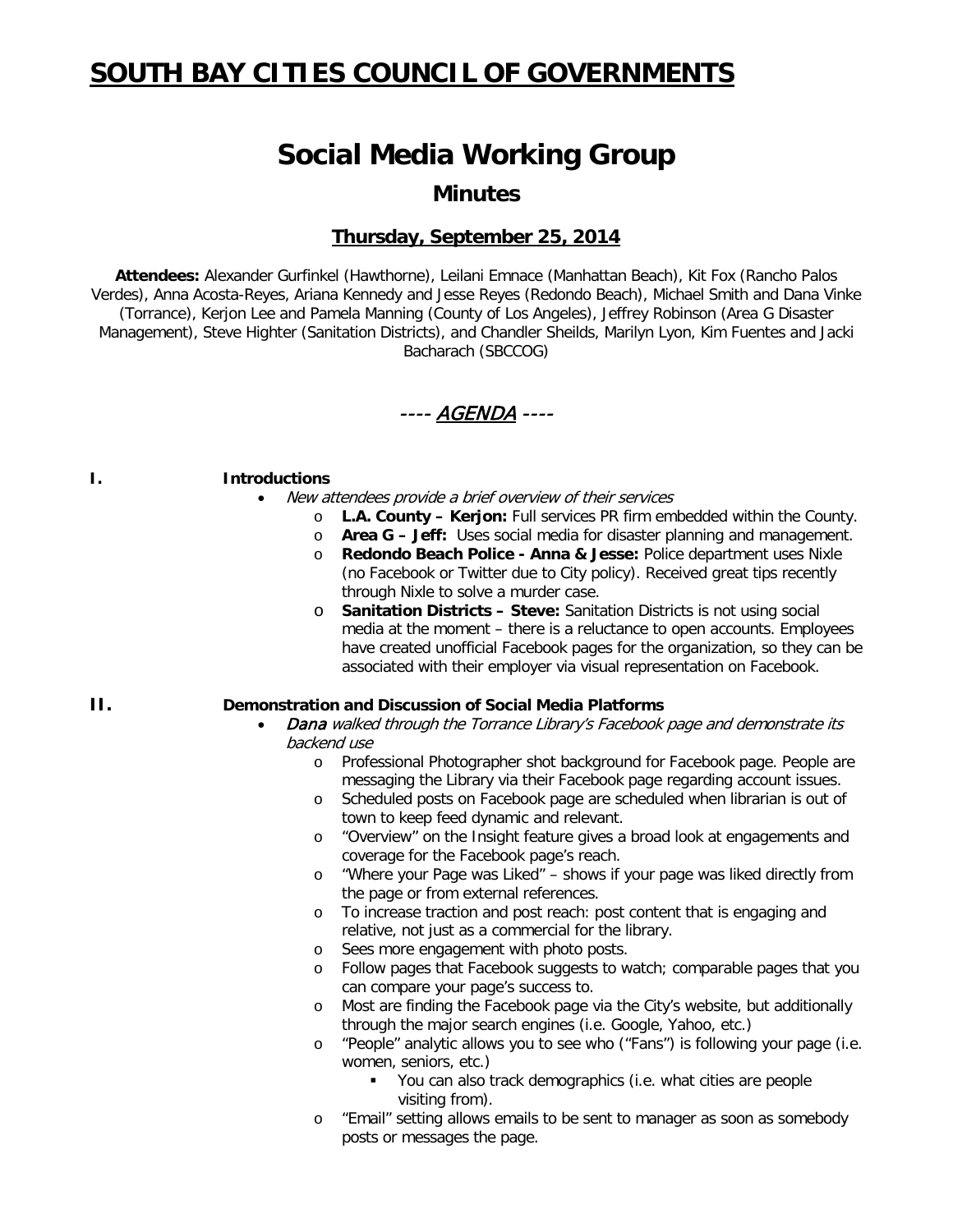- o Cross-pollination via ConstantContact send e-blasts that also post to social media platforms.
- o Never had to respond to public records request for material posted on Facebook page.
	- **Leilani** Manhattan Beach uses ArchiveSocial to backup social media content, specifically to be prepared for public records requests.
- o Important impressions:
	- What types of posts are getting the most engagement?
	- **Demographics: who am I reaching, who do I want to reach and** how can I make it happen?
- Kerjon presented the comprehensive social media approach for LA County DPW
	- o 4,000 employees lots of different services and thus, a lot to keep track of, a few examples:
		- **Representation Management**
		- **Crisis planning and coverage**
	- o Primarily use Twitter (6,000 followers across all handles), YouTube is used as well.
	- o Developed a proprietary social media platform called "SNAP".
	- o Twitter limits the number of characters in handle, which makes it difficult to have a standard nomenclature applied across all accounts/handles.
	- o All videos on YouTube are produced in-house.
	- o Developed an in-house App, "The Works" (free) public can connect with public works services, public health and parks (similar to SeeClickFix).
	- o Best practices for social media:
		- Strive for authenticity avoid using technical language when trying to engage stakeholders.
		- Budget appropriate time and resources
		- Identify peak times for different social media platforms so as to get the most "bang for your message".
		- Complement communications strategy with social media strategy.
		- **Compliment partners to engage both audiences.**
	- o Social broadcasting vs. social media approach
		- Fear of criticism and management strain reason Facebook pages have not been created.
		- Twitter presence tends to function as a "broadcast" vs. a dialogue.
	- o 800 employees are authorized to tweet on the official division handles on Twitter.
		- Allows executives to have "public face" that they did not have prior – an evolving process that requires extensive monitoring, improving appropriate communication on the medium.
		- **Trying to walk the thin line between allowing autonomy when** tweeting and deleting/censoring controversial/inappropriate tweets.

### **III. LinkedIn Group**

- Report on usage
	- o **Chandler** Hillary Theyer has posted some interesting articles in the group. We are continuing to add more members.
- **IV. Other Issues of Interest**
	- Website style guides/standards
		- o **Chandler** Have a look at the document and give feedback so we can discuss at the next meeting.
	- Social media ideas for boosting interest and involvement in the SBCCOG General Assembly as a template for learning
		- o **Jacki** said that the SBCCOG would be starting in November to engage possible attendees in a dialogue about neighborhoods – the topic of this year's General Assembly using Twitter, Facebook and our e-blast database.